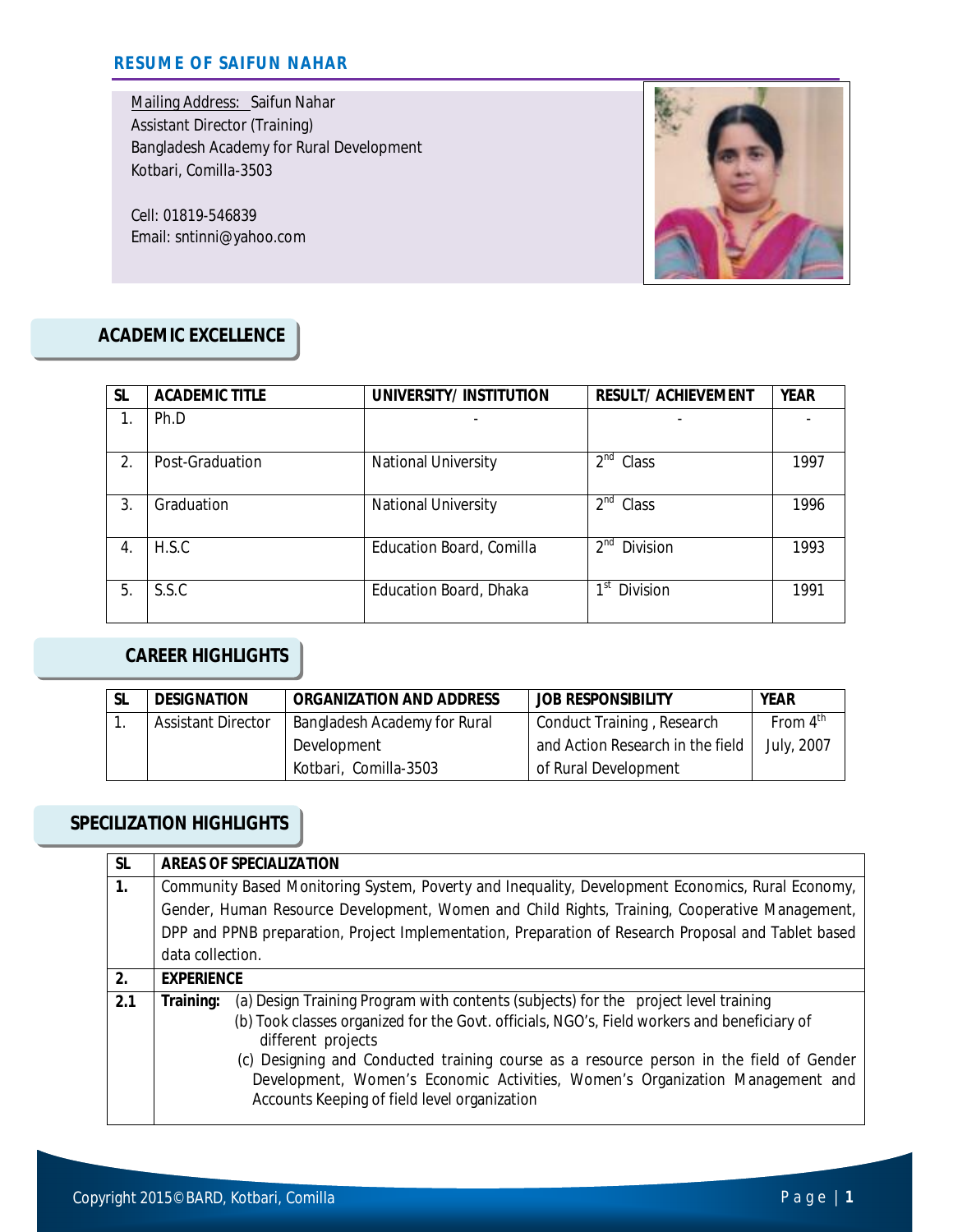Mailing Address: Saifun Nahar Assistant Director (Training) Bangladesh Academy for Rural Development Kotbari, Comilla-3503

Cell: 01819-546839 Email: sntinni@yahoo.com



| 2.2 | Research: (a) Impact Assessment of CVDP on Socio-Economic Development and Empowerment of                                                                                                                                                                                                                                                                               |  |  |
|-----|------------------------------------------------------------------------------------------------------------------------------------------------------------------------------------------------------------------------------------------------------------------------------------------------------------------------------------------------------------------------|--|--|
|     | Females                                                                                                                                                                                                                                                                                                                                                                |  |  |
|     | (b) Involved with the base line survey works for the project named Gender Rights                                                                                                                                                                                                                                                                                       |  |  |
|     | Operation and Violence Elimination Project                                                                                                                                                                                                                                                                                                                             |  |  |
| 2.3 | Action Research: (a) Presently working as an Assistant Project Director of Women's Education,                                                                                                                                                                                                                                                                          |  |  |
|     | Income and Nutrition Improvement Project (From FY 2011-12 to till now)                                                                                                                                                                                                                                                                                                 |  |  |
|     | (b) Worked as an Assistant Project Director of Gender Rights Operation and                                                                                                                                                                                                                                                                                             |  |  |
|     | Violence Elimination Project (July 2008-June 2011)                                                                                                                                                                                                                                                                                                                     |  |  |
| 3.  | Others:<br>(a) Extensive experience in the areas of rural economics, gender, women's<br>health.<br>nutrition, gender and community development issue and local level women's<br>cooperative management and community development issues through work<br>with Women's Education, Income and Nutrition Improvement Project (WEINIP)<br>as an Assistant Project Director. |  |  |
|     | (b) Prepared a Project Proposal on Women's Income, Nutrition and Skill<br>Development under Non-Revenue Budget of Bangladesh Government                                                                                                                                                                                                                                |  |  |
|     | (c) Took classes' subject related to Women and Child Rights, Child Marriage,<br>Dowry, Violence, Family Conflict Mitigation, Women's Economic Activity, Birth<br>and Marriage Registration etc,                                                                                                                                                                        |  |  |
|     | (d) Conduct Training Courses and Orientation Programmes for Govt. and Non<br>Govt. Officials as an Assistant Course Director.                                                                                                                                                                                                                                          |  |  |
|     | (e) Involved as a group member in preparing BARD's Strategic Plan                                                                                                                                                                                                                                                                                                      |  |  |

## **PUBLICATION HIGHLIGHTS**

| <b>SL</b> | <b>TYPES OF PUBLICATION</b>          | <b>NUMBER</b> | <b>REMARKS</b> |
|-----------|--------------------------------------|---------------|----------------|
| 1.        | <b>Books/ Research Reports</b>       |               |                |
| 2.        | Journal Article<br>(home and abroad) | 4             |                |
| 3.        | Others                               | 4             |                |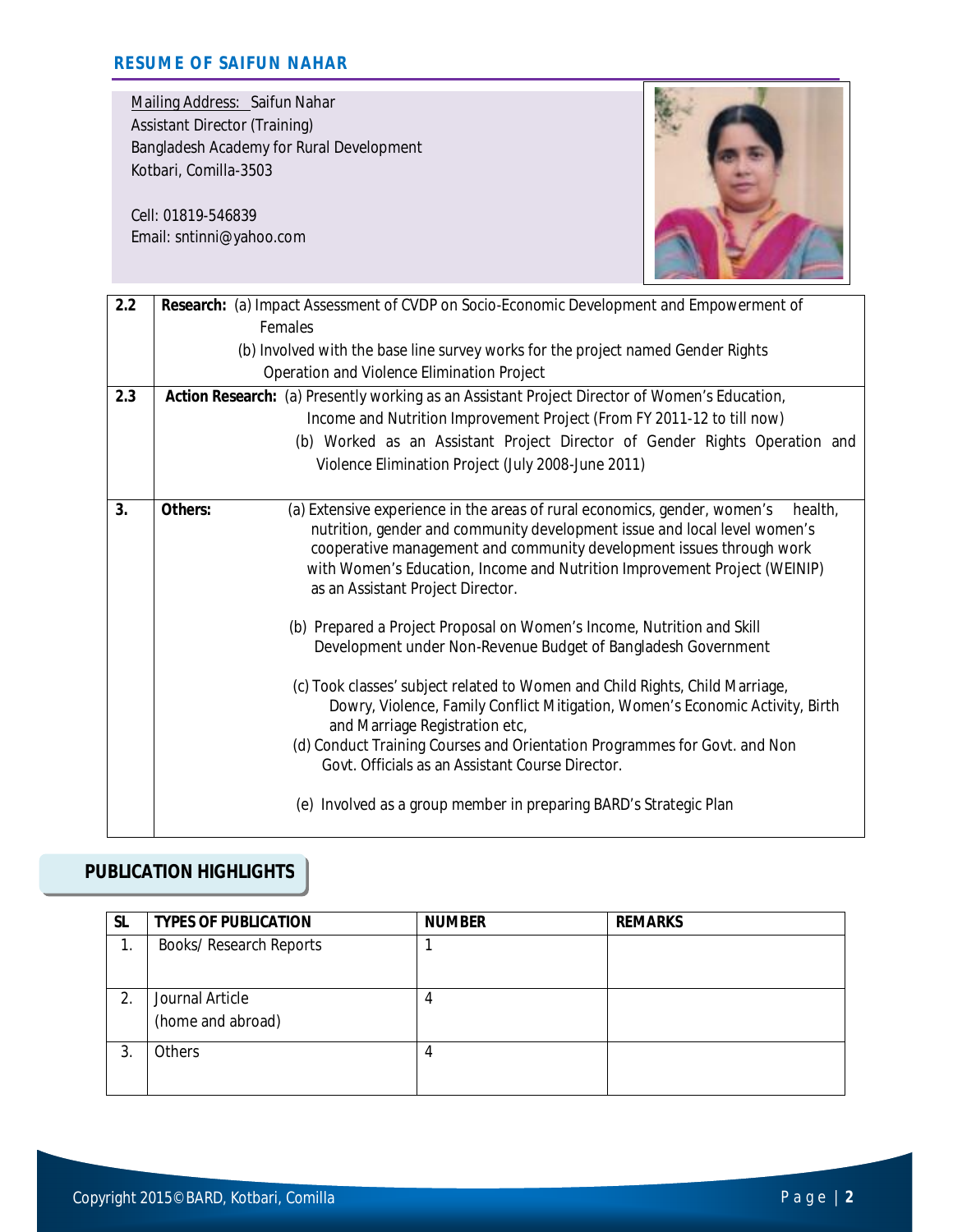Mailing Address: Saifun Nahar Assistant Director (Training) Bangladesh Academy for Rural Development Kotbari, Comilla-3503

Cell: 01819-546839 Email: sntinni@yahoo.com



# **TRAINING**

| <b>SL</b> | <b>TRAINING TITLE</b>                          | <b>ORGANIZATION</b>           | <b>LOCATION</b> | <b>YEAR</b> |  |
|-----------|------------------------------------------------|-------------------------------|-----------------|-------------|--|
| 1.        | .Preparation<br>of<br>Development<br>Project   | Bangladesh Academy for Rural  | Comilla         | 2015        |  |
|           | Proposal                                       | Development                   |                 |             |  |
| 2.        | Data Science for Social Science Research       | Bangladesh Academy for Rural  | Comilla         | 2015        |  |
|           |                                                | Development                   |                 |             |  |
| 3.        | CBMS Methodology for Analyzing Social          | PEP-Asia Network and CBMS,    | Phillipines     | 2013        |  |
|           | Protection in the Informal Sector and Youth    | Phillipines                   |                 |             |  |
|           | <b>Employment and Entrepreneurship</b>         |                               |                 |             |  |
| 4.        | Participatory Research Method                  | SDC, Bangladesh               | Dhaka           | 2013        |  |
| 5.        | <b>Advanced Research Method</b>                | SDC, Bangladesh               | Dhaka           | 2012        |  |
|           |                                                |                               |                 |             |  |
| 6.        | Climate Change and Community Based             | SDC, Bangladesh               | Dhaka           | 2012        |  |
|           | Adaptation                                     |                               |                 |             |  |
| 7.        | Mini<br>Short Course<br>Total<br>Quality<br>on | Bangladesh Academy for Rural  | Comilla         | 2009        |  |
|           | Management                                     | Development                   |                 |             |  |
| 8.        | Procurement Management                         | National Academy for Planning | Dhaka           | 2009        |  |
|           |                                                | and Development               |                 |             |  |
| 9.        | Participatory Rural Development                | Bangladesh Academy for Rural  | Comilla         | 2009        |  |
|           |                                                | Development                   |                 |             |  |
| 10.       | Mainstreaming Gender in Development            | Bangladesh Academy for Rural  | Comilla         | 2008        |  |
|           | Planning                                       | Development                   |                 |             |  |
| 11.       | Ethics in Development                          | Bangladesh Academy for Rural  | Comilla         | 2008        |  |
|           |                                                | Development                   |                 |             |  |
|           | Workshop                                       |                               |                 |             |  |
| 12.       | <b>Rights and Governance</b>                   | <b>CIRDAP</b>                 | Dhaka           | 2008        |  |
| 13.       | Gender and Rights                              | <b>BIAM</b>                   | Dhaka           | 2008        |  |
|           |                                                |                               |                 |             |  |
| 14.       | Peace Campaign for a Better Society            | Bangladesh Academy for Rural  | Comilla         | 2008        |  |
|           |                                                | Development                   |                 |             |  |